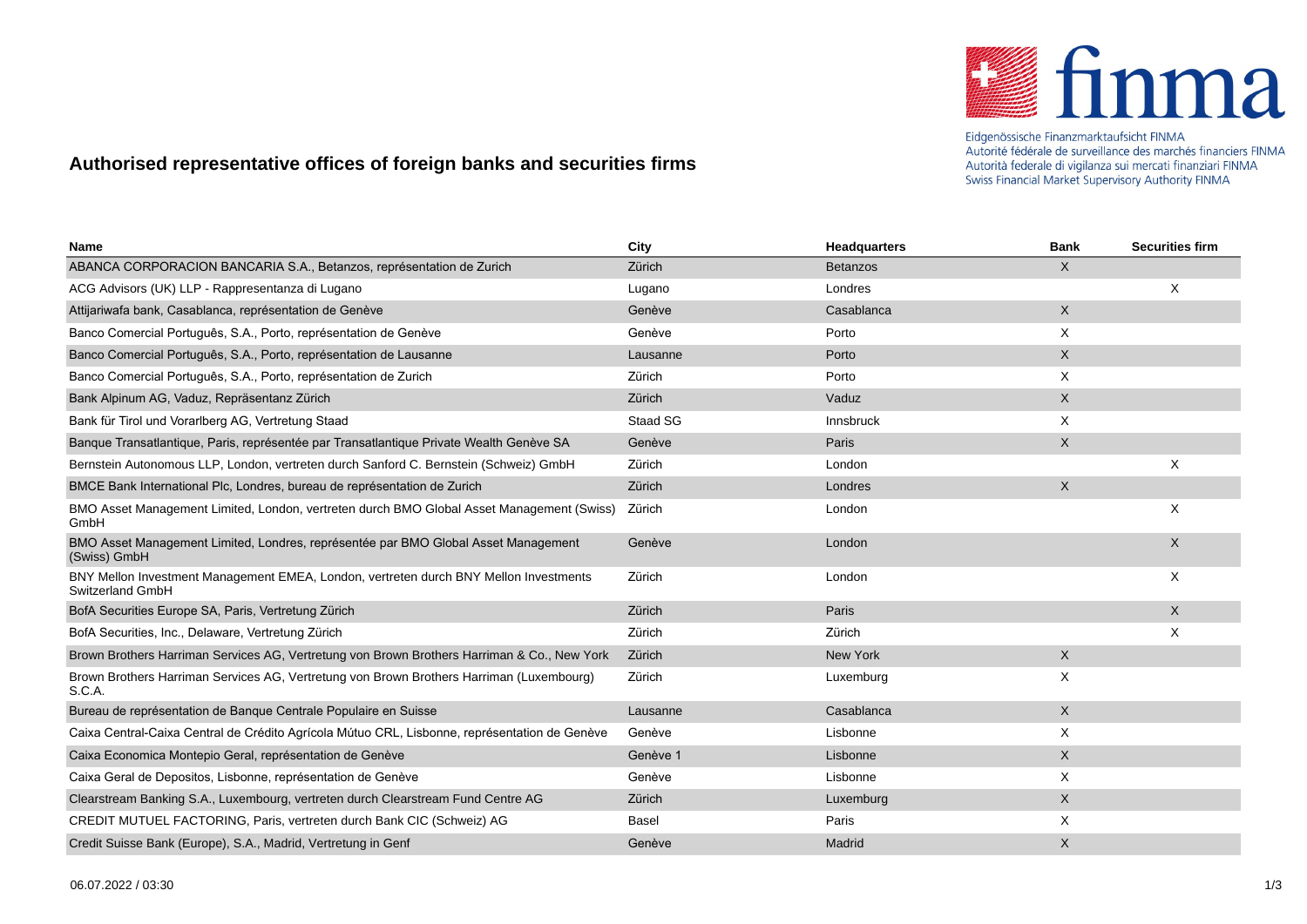## **Authorised representative offices of foreign banks and securities firms**



| Name                                                                           | City               | <b>Headquarters</b> | <b>Bank</b> | <b>Securities firm</b> |
|--------------------------------------------------------------------------------|--------------------|---------------------|-------------|------------------------|
| Credit Suisse Bank (Europe), S.A., Madrid, Vertretung in Zürich                | Zürich             | Madrid              | Χ           |                        |
| Credit Suisse International, London - Swiss Representative Office Geneva       | Genève 70          | London              | $\mathsf X$ |                        |
| Credit Suisse International, London - Swiss Representative Office Zurich       | Zürich             | London              | X           |                        |
| Credit Suisse Securities (Europe) Ltd. Zürich Rep. Office                      | Zürich             | London              |             | X                      |
| Credit Suisse Securities (Europe) Ltd. Geneva Rep. Office                      | Genève 70          | London              |             | X                      |
| Dell Bank International d.a.c., Ireland, représentation de Genève              | Genève 15 Aéroport | <b>Dublin</b>       | X           |                        |
| DZB BANK GmbH, Mainhausen, vertreten durch die ANWR-GARANT SWISS AG            | Spreitenbach       | Mainhausen          | X           |                        |
| First Abu Dhabi Bank P.J.S.C., Swiss Representative Office, Geneva             | Genève 11          | Abu Dhabi           | X           |                        |
| Forte Securities Limited, London, Swiss Representative Office                  | Genève             | London              |             | X                      |
| GarantiBank International N.V., Amsterdam, représentation de Lausanne          | Genève             | Amsterdam           | $\mathsf X$ |                        |
| Hauck & Aufhäuser Privatbankiers AG, Frankfurt am Main, Repräsentanz Schweiz   | Zürich             | Frankfurt am Main   | X           |                        |
| Hewlett-Packard International Bank PLC, Irland, Vertretung in Dübendorf        | Dübendorf          | Dublin              | X           |                        |
| Hewlett-Packard International Bank PLC, Irland, Vertretung in Meyrin           | Meyrin             | Dublin              | X           |                        |
| HPC SA, Paris, représentée par HPC Financial Services SA                       | Genève             | Paris               |             | X                      |
| ICAP Energy Limited, London, représentation de Genève                          | Genève 15 Aéroport |                     |             | X                      |
| Interactive Brokers (U.K.) Ltd.                                                | Zug                | London              |             | X                      |
| Joh. Berenberg, Gossler & Co. KG, Hamburg, Vertretung Genf                     | Genève             | Hamburg             | Χ           |                        |
| Joh. Berenberg, Gossler & Co. KG, Hamburg, Vertretung Zürich                   | Zürich             | Hamburg             | $\mathsf X$ |                        |
| Klarna Bank AB (publ), Stockholm, Vertretung in Watt (Regensdorf)              | Watt               | Stockholm           | Χ           |                        |
| Kyte Broking Limited, Londres, représentée par Market Securities Sàrl          | Genève             | London              |             | X                      |
| LGT Bank AG, Vaduz, Repräsentanz Genf                                          | Genève             | Vaduz               | X           |                        |
| LGT Bank AG, Vaduz, Repräsentanz Lugano                                        | Lugano             | Vaduz               | X           |                        |
| LGT Bank AG, Vaduz, Repräsentanz Zürich                                        | Zürich             | Vaduz               | X           |                        |
| Liechtensteinische Landesbank AG, Vaduz, Vertretung in Erlenbach (Zürich)      | Erlenbach ZH       | Vaduz               | X           |                        |
| Liechtensteinische Landesbank AG, Vaduz, Vertretung in Genf                    | Genève             | Vaduz               | X           |                        |
| Macquarie Bank Ltd, Sydney, Zurich Representative Office                       | Zürich             | Sydney              | $\mathsf X$ |                        |
| Macquarie Capital (Europe) Ltd, London, Geneva Representative office           | Genève             | London              |             | X                      |
| Makor Securities London Ltd, Londres, représentée par MAKOR CAPITAL MARKETS SA | Genève             | London              |             | X                      |